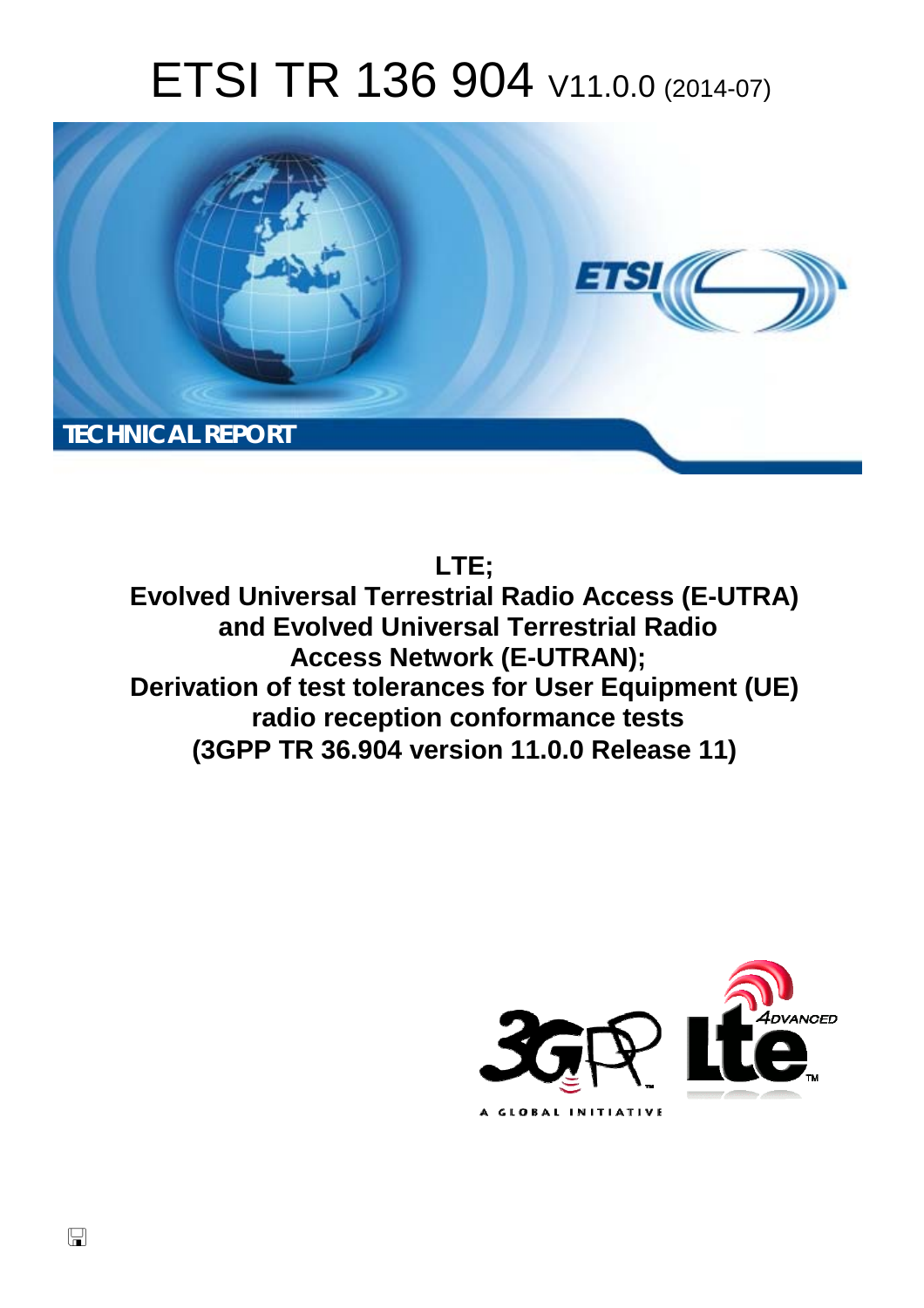Reference RTR/TSGR-0536904vb00

Keywords

 $\overline{1}$ 

#### *ETSI*

#### 650 Route des Lucioles F-06921 Sophia Antipolis Cedex - FRANCE

Tel.: +33 4 92 94 42 00 Fax: +33 4 93 65 47 16

Siret N° 348 623 562 00017 - NAF 742 C Association à but non lucratif enregistrée à la Sous-Préfecture de Grasse (06) N° 7803/88

#### *Important notice*

The present document can be downloaded from: [http://www.etsi.org](http://www.etsi.org/)

The present document may be made available in electronic versions and/or in print. The content of any electronic and/or print versions of the present document shall not be modified without the prior written authorization of ETSI. In case of any existing or perceived difference in contents between such versions and/or in print, the only prevailing document is the print of the Portable Document Format (PDF) version kept on a specific network drive within ETSI Secretariat.

Users of the present document should be aware that the document may be subject to revision or change of status. Information on the current status of this and other ETSI documents is available at <http://portal.etsi.org/tb/status/status.asp>

If you find errors in the present document, please send your comment to one of the following services: [http://portal.etsi.org/chaircor/ETSI\\_support.asp](http://portal.etsi.org/chaircor/ETSI_support.asp)

#### *Copyright Notification*

No part may be reproduced or utilized in any form or by any means, electronic or mechanical, including photocopying and microfilm except as authorized by written permission of ETSI.

The content of the PDF version shall not be modified without the written authorization of ETSI. The copyright and the foregoing restriction extend to reproduction in all media.

> © European Telecommunications Standards Institute 2014. All rights reserved.

**DECT**TM, **PLUGTESTS**TM, **UMTS**TM and the ETSI logo are Trade Marks of ETSI registered for the benefit of its Members. **3GPP**TM and **LTE**™ are Trade Marks of ETSI registered for the benefit of its Members and of the 3GPP Organizational Partners.

**GSM**® and the GSM logo are Trade Marks registered and owned by the GSM Association.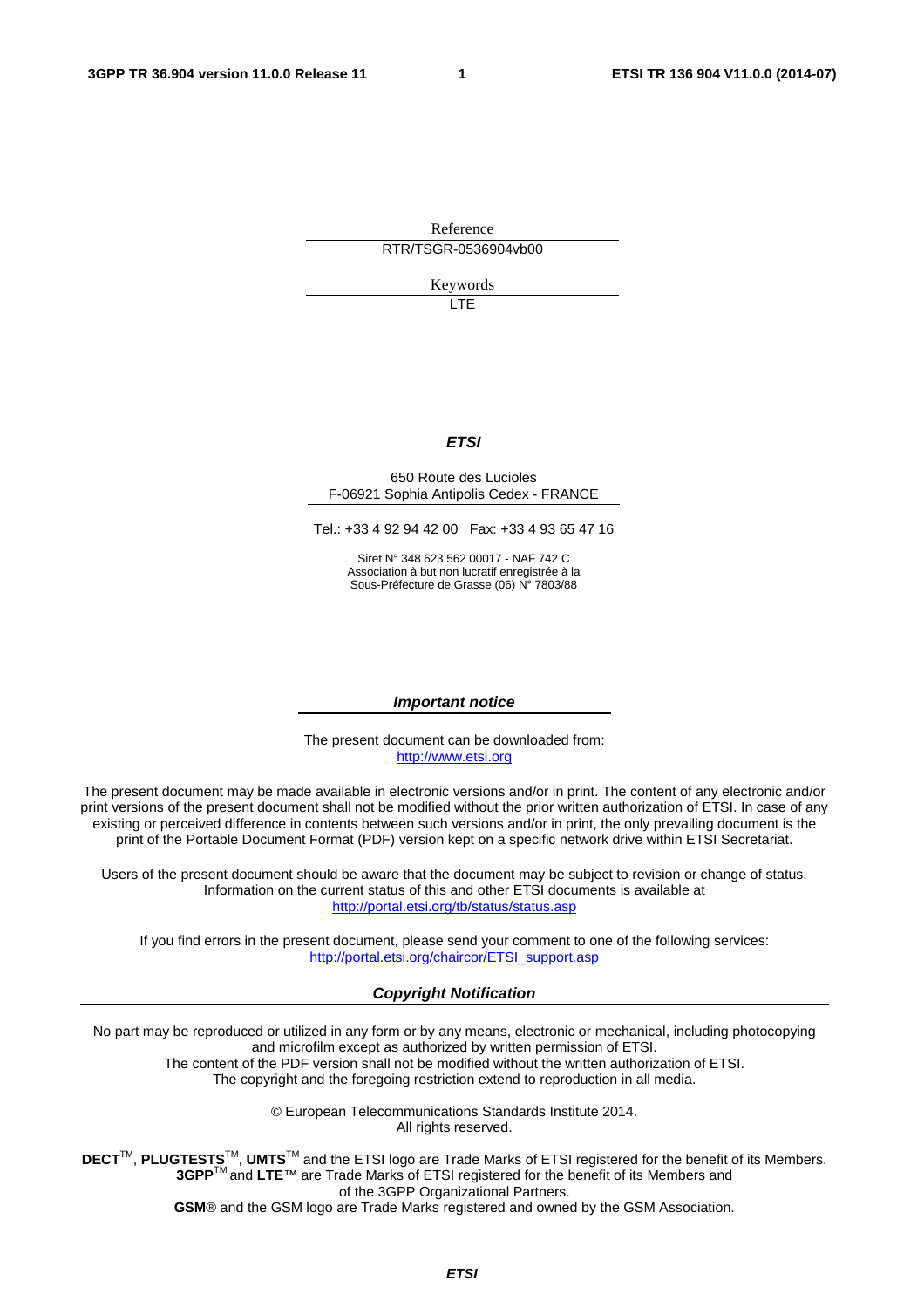### Intellectual Property Rights

IPRs essential or potentially essential to the present document may have been declared to ETSI. The information pertaining to these essential IPRs, if any, is publicly available for **ETSI members and non-members**, and can be found in ETSI SR 000 314: *"Intellectual Property Rights (IPRs); Essential, or potentially Essential, IPRs notified to ETSI in respect of ETSI standards"*, which is available from the ETSI Secretariat. Latest updates are available on the ETSI Web server [\(http://ipr.etsi.org](http://webapp.etsi.org/IPR/home.asp)).

Pursuant to the ETSI IPR Policy, no investigation, including IPR searches, has been carried out by ETSI. No guarantee can be given as to the existence of other IPRs not referenced in ETSI SR 000 314 (or the updates on the ETSI Web server) which are, or may be, or may become, essential to the present document.

### Foreword

This Technical Report (TR) has been produced by ETSI 3rd Generation Partnership Project (3GPP).

The present document may refer to technical specifications or reports using their 3GPP identities, UMTS identities or GSM identities. These should be interpreted as being references to the corresponding ETSI deliverables.

The cross reference between GSM, UMTS, 3GPP and ETSI identities can be found under [http://webapp.etsi.org/key/queryform.asp.](http://webapp.etsi.org/key/queryform.asp)

# Modal verbs terminology

In the present document "**shall**", "**shall not**", "**should**", "**should not**", "**may**", "**may not**", "**need**", "**need not**", "**will**", "**will not**", "**can**" and "**cannot**" are to be interpreted as described in clause 3.2 of the [ETSI Drafting Rules](http://portal.etsi.org/Help/editHelp!/Howtostart/ETSIDraftingRules.aspx) (Verbal forms for the expression of provisions).

"**must**" and "**must not**" are **NOT** allowed in ETSI deliverables except when used in direct citation.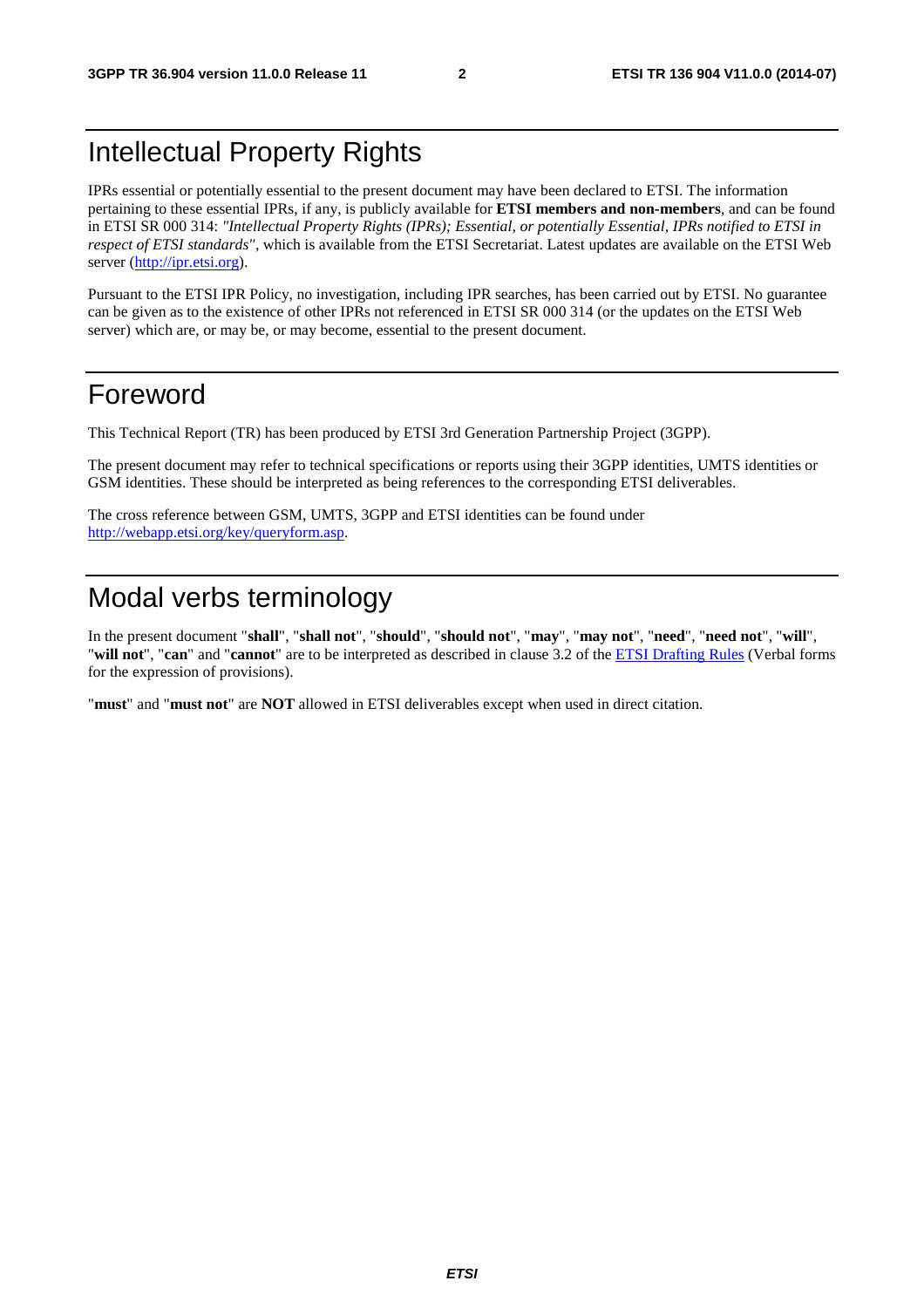$\mathbf{3}$ 

# Contents

| 1                                                                                            |  |  |  |  |  |  |  |
|----------------------------------------------------------------------------------------------|--|--|--|--|--|--|--|
| $\overline{2}$                                                                               |  |  |  |  |  |  |  |
| 3<br>3.1<br>3.2<br>3.3                                                                       |  |  |  |  |  |  |  |
| 4<br>4.1<br>4.2<br>4.3<br>4.4<br>4.4.1<br>4.4.2<br>4.4.3<br>4.4.4<br>4.4.5<br>4.4.6<br>4.4.7 |  |  |  |  |  |  |  |
| 5                                                                                            |  |  |  |  |  |  |  |
| 6<br>6.1<br>6.2                                                                              |  |  |  |  |  |  |  |
| 7<br>7.1                                                                                     |  |  |  |  |  |  |  |
| Annex A:                                                                                     |  |  |  |  |  |  |  |
| <b>Annex B:</b>                                                                              |  |  |  |  |  |  |  |
|                                                                                              |  |  |  |  |  |  |  |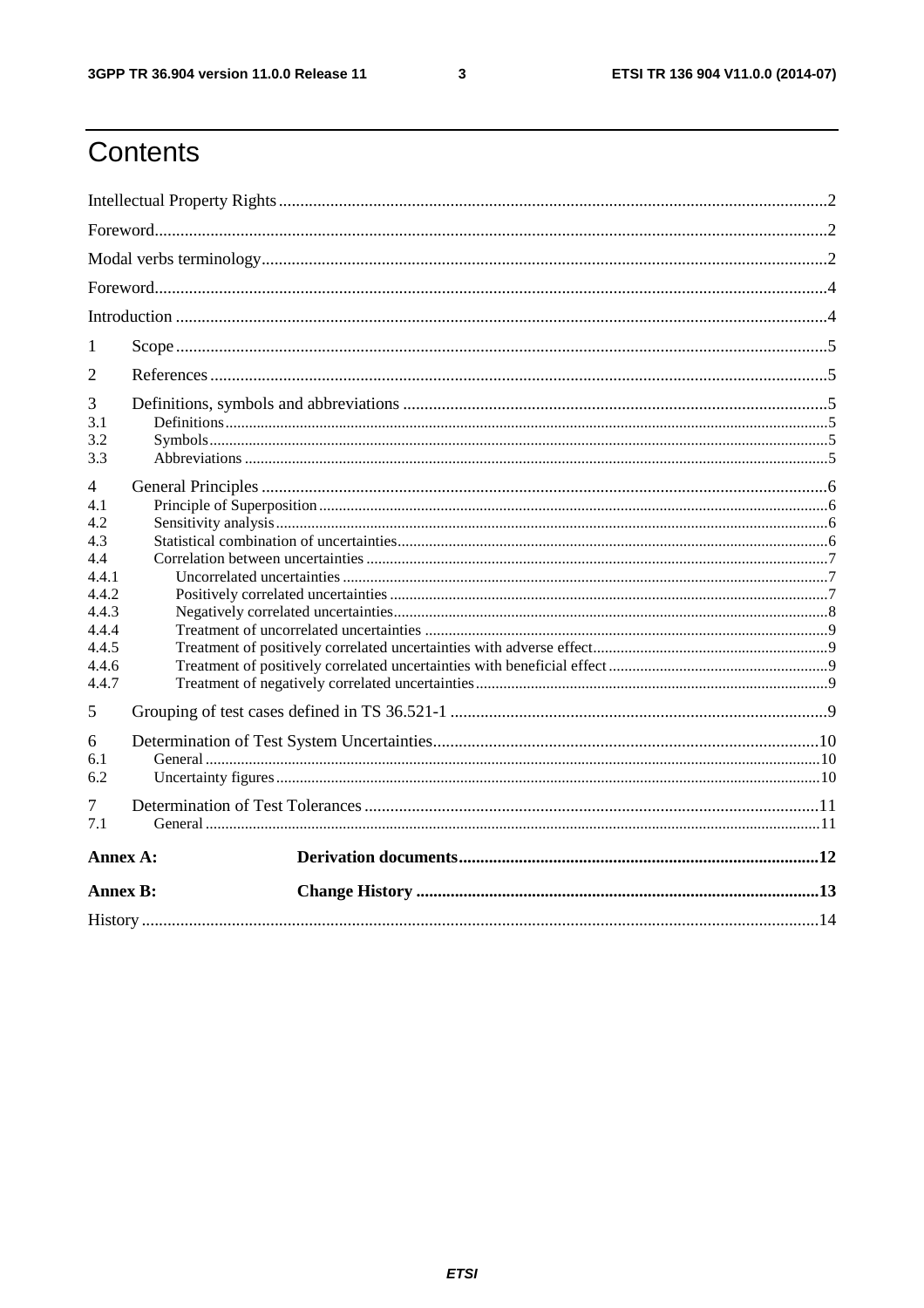### Foreword

This Technical Report has been produced by the  $3<sup>rd</sup>$  Generation Partnership Project (3GPP).

The contents of the present document are subject to continuing work within the TSG and may change following formal TSG approval. Should the TSG modify the contents of the present document, it will be re-released by the TSG with an identifying change of release date and an increase in version number as follows:

Version x.y.z

where:

- x the first digit:
	- 1 presented to TSG for information;
	- 2 presented to TSG for approval;
	- 3 or greater indicates TSG approved document under change control.
- y the second digit is incremented for all changes of substance, i.e. technical enhancements, corrections, updates, etc.
- z the third digit is incremented when editorial only changes have been incorporated in the document.

# Introduction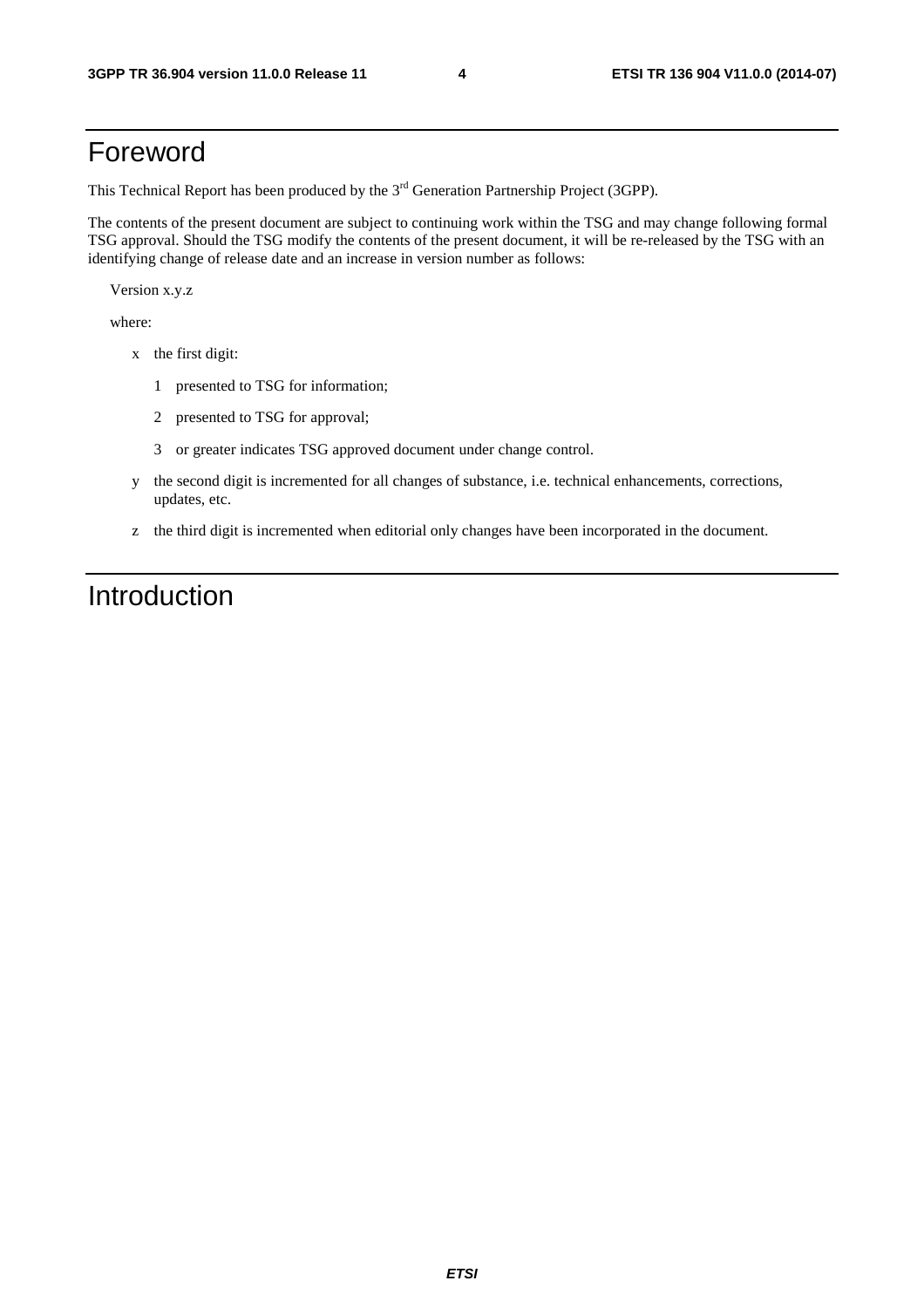### 1 Scope

The present document specifies a general method used to derive Test Tolerances for UE radio reception conformance tests in 3GPP TS 36.521-1 [2], and establishes a system for relating the Test Tolerances to the measurement uncertainties of the Test System.

The test cases which have been analysed to determine Test Tolerances are included as .zip files.

The present document is applicable from Release 10 up to the release indicated on the front page of the present Terminal conformance specifications.

# 2 References

The following documents contain provisions which, through reference in this text, constitute provisions of the present document.

- References are either specific (identified by date of publication, edition number, version number, etc.) or non-specific.
- For a specific reference, subsequent revisions do not apply.
- For a non-specific reference, the latest version applies. In the case of a reference to a 3GPP document (including a GSM document), a non-specific reference implicitly refers to the latest version of that document *in the same Release as the present document*.
- [1] 3GPP TR 21.905: "Vocabulary for 3GPP Specifications".
- [2] 3GPP TS 36.521-1: "User Equipment (UE) conformance specification, Radio transmission and reception Part 1: conformance testing".
- [3] ETSI ETR 273-1-2: "Improvement of radiated methods of measurement (using test sites) and evaluation of the corresponding measurement uncertainties; Part 1: Uncertainties in the measurement of mobile radio equipment characteristics; Sub-part 2: Examples and annexes".

### 3 Definitions, symbols and abbreviations

#### 3.1 Definitions

For the purposes of the present document, the terms and definitions given in TR 21.905 [1] and the following apply. A term defined in the present document takes precedence over the definition of the same term, if any, in TR 21.905 [1].

Other definitions used in the present document are listed in 3GPP TS 36.521-1 [2].

### 3.2 Symbols

Symbols used in the present document are listed in 3GPP TR 21.905 [1], 3GPP TS 36.521-1 [2].

#### 3.3 Abbreviations

For the purposes of the present document, the abbreviations given in TR 21.905 [1] apply. An abbreviation defined in the present document takes precedence over the definition of the same abbreviation, if any, in TR 21.905 [1].

Other abbreviations used in the present document are listed in 3GPP TS 36.521-1 [2].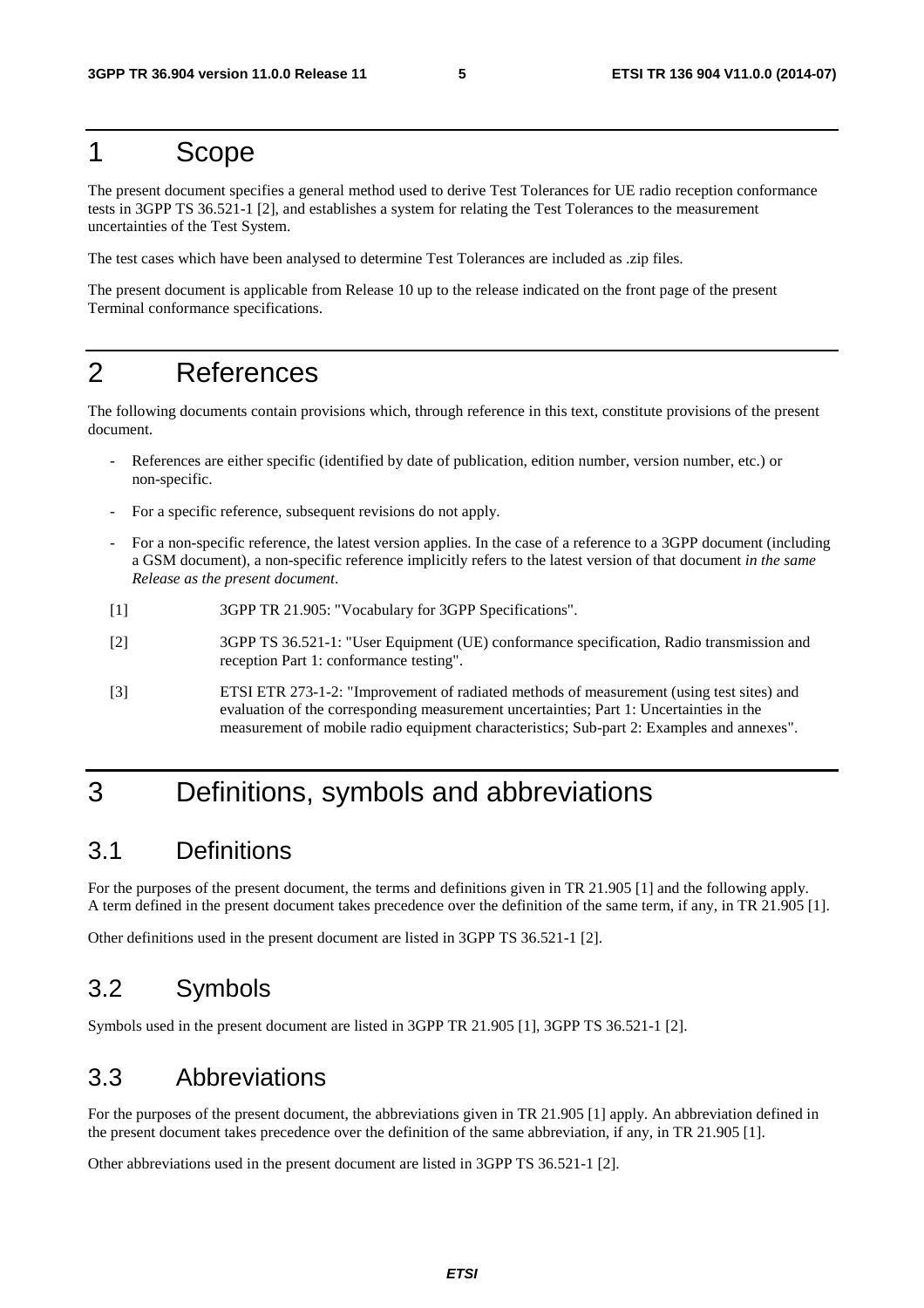# 4 General Principles

#### 4.1 Principle of Superposition

For multi-cell tests there are several cells each generating various Physical channels. In general cells are combined along with AWGN, so the signal and noise seen by the UE may be determined by more than one cell.

Since several cells may contribute towards the overall power applied to the UE, a number of test system uncertainties affect the signal and noise seen by the UE. The aim of the superposition method is to vary each controllable parameter of the test system separately, and to establish its effect on the critical parameters as seen by the UE receiver. The superposition principle then allows the effect of each test system uncertainty to be added, to calculate the overall effect.

The contributing test system uncertainties shall form a minimum set for the superposition principle to be applicable.

#### 4.2 Sensitivity analysis

A change in any one channel level or channel ratio generated at source does not necessarily have a 1:1 effect at the UE. The effect of each controllable parameter of the test system on the critical parameters as seen by the UE receiver shall therefore be established. As a consequence of the sensitivity scaling factors not necessarily being unity, the test system uncertainties cannot be directly applied as test tolerances to the critical parameters as seen by the UE.

EXAMPLE: In many of the tests described, the  $\hat{E} s / I_{\text{or}}$  is one of the critical parameters at the UE. Scaling factors are used to model the sensitivity of the  $\hat{E} s / I_{\text{ot}}$  to each test system uncertainty. When the scaling factors have been determined, the superposition principle then allows the effect of each test system uncertainty to be added, to give the overall variability in the critical parameters as seen at the UE.

There are often constraints on several parameters at the UE. The aim of the sensitivity analysis, together with the acceptable test system uncertainties, is to ensure that the variability in each of these parameters is controlled within the limits necessary for the specification to apply. The test has then been conducted under valid conditions.

#### 4.3 Statistical combination of uncertainties

The acceptable uncertainties of the test system are specified as the measurement uncertainty tolerance interval for a specific measurement that contains 95% of the performance of a population of test equipment, in accordance with 3GPP TS 36.521-1 [2] clause F.1. In the UE radio reception conformance tests covered by the present document, the Test System shall enable the stimulus signals in the test case to be adjusted to within the specified range, with an uncertainty not exceeding the specified values.

The method given in the present document combines the acceptable uncertainties of the test system, to give the overall variability in the critical parameters as seen at the UE. Since the process does not add any new uncertainties, the method of combination should be chosen to maintain the same tolerance interval for the combined uncertainty as is already specified for the contributing test system uncertainties.

The basic principle for combining uncertainties is in accordance with ETR 273-1-2 [3]. In summary, the process requires 3 steps:

- a) Express the value of each contributing uncertainty as a one standard deviation figure, from knowledge of its numeric value and its distribution.
- b) Combine all the one standard deviation figures as root-sum-squares, to give the one standard deviation value for the combined uncertainty.
- c) Expand the combined uncertainty by a coverage factor, according to the tolerance interval required.

Provided that the contributing uncertainties have already been obtained using this method, using a coverage factor of 2, further stages of combination can be achieved by performing step b) alone, since steps a) and c) simply divide by 2 and multiply by 2 respectively.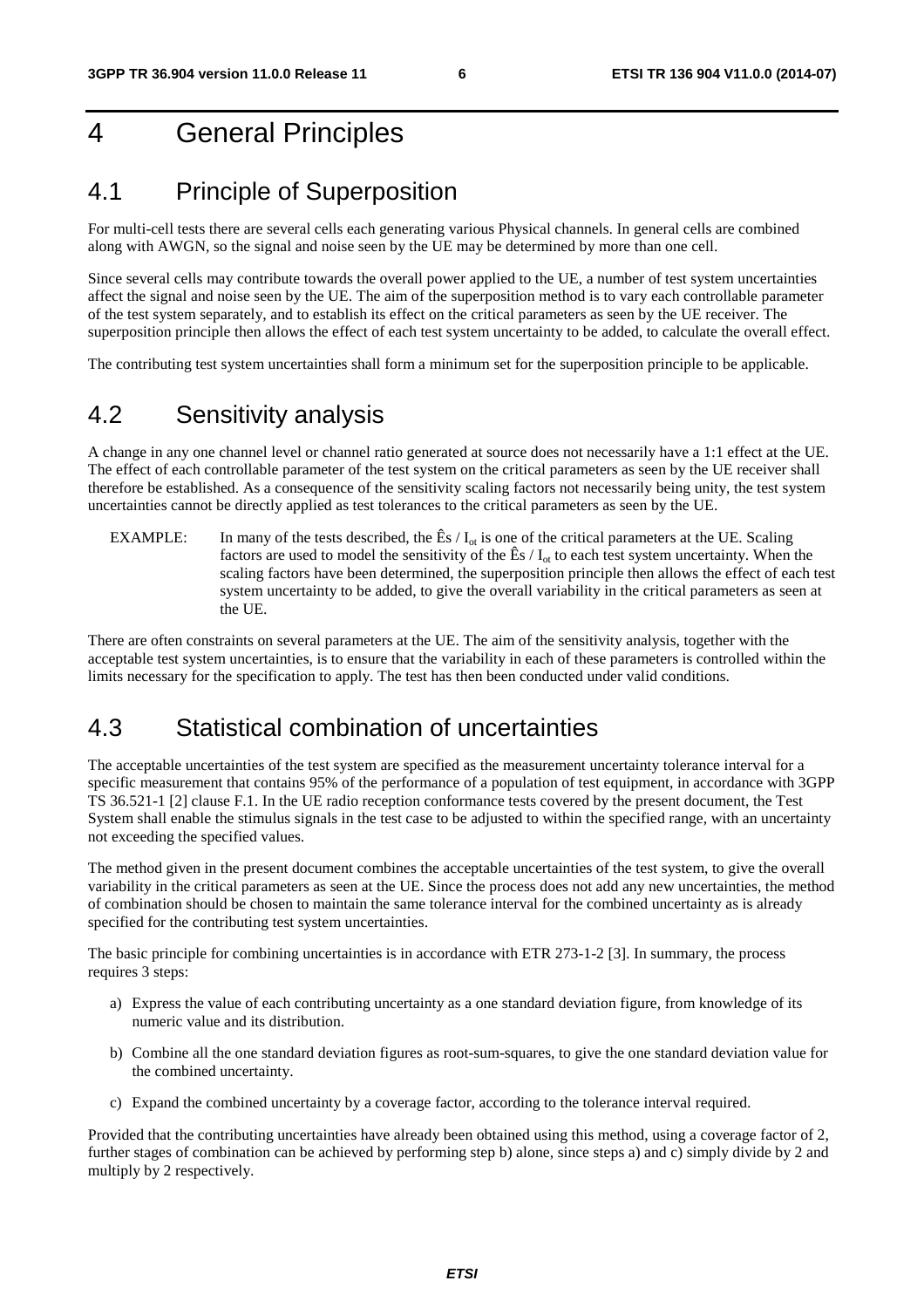The root-sum-squares method is therefore used to maintain the same tolerance interval for the combined uncertainty as is already specified for the contributing test system uncertainties. In some cases where correlation between contributing uncertainties has an adverse effect, the method is modified in accordance with clause 4.4.5 of the present document.

In each analysis, the uncertainties are assumed to be uncorrelated, and are added result root-sum-square unless otherwise stated.

The combination of uncertainties is performed using dB values for simplicity. It has been shown that using dB uncertainty values gives a slightly worse combined uncertainty result than using linear values for the uncertainties. The analysis method therefore errs on the safe side.

#### 4.4 Correlation between uncertainties

The statistical (root-sum-square) addition of uncertainties is based on the assumption that the uncertainties are independent of each other. For realisable test systems, the uncertainties may not be fully independent. The validity of the method used to add uncertainties depends on both the type of correlation and on the way in which the uncertainties affect the test requirements.

Clauses 4.4.1 to 4.4.3 give examples to illustrate different types of correlation.

Clauses 4.4.4 to 4.4.7 show how the scenarios applicable to multi-cell RRM tests are treated.

#### 4.4.1 Uncorrelated uncertainties

The graph shows an example of two test system uncertainties, A and B, which affect a test requirement. Each sample from a population of test systems has a specific value of error in parameter A, and a specific value of error in parameter B. Each dot on the graph represents a sample from a population of test systems, and is plotted according to its error values for parameters A and B.



**Figure 4.4.1.1: Example of two test system uncertainties affecting a test requirement** 

It can be seen that a positive value of error in parameter A, for example, is equally likely to occur with either a positive or a negative value of error in parameter B. This is expected when two parameters are uncorrelated, such as two uncertainties which arise from different and unrelated parts of the test system.

#### 4.4.2 Positively correlated uncertainties

The graph shows an example of two test system uncertainties, A and B, which affect a test requirement. Each sample from a population of test systems has a specific value of error in parameter A, and a specific value of error in parameter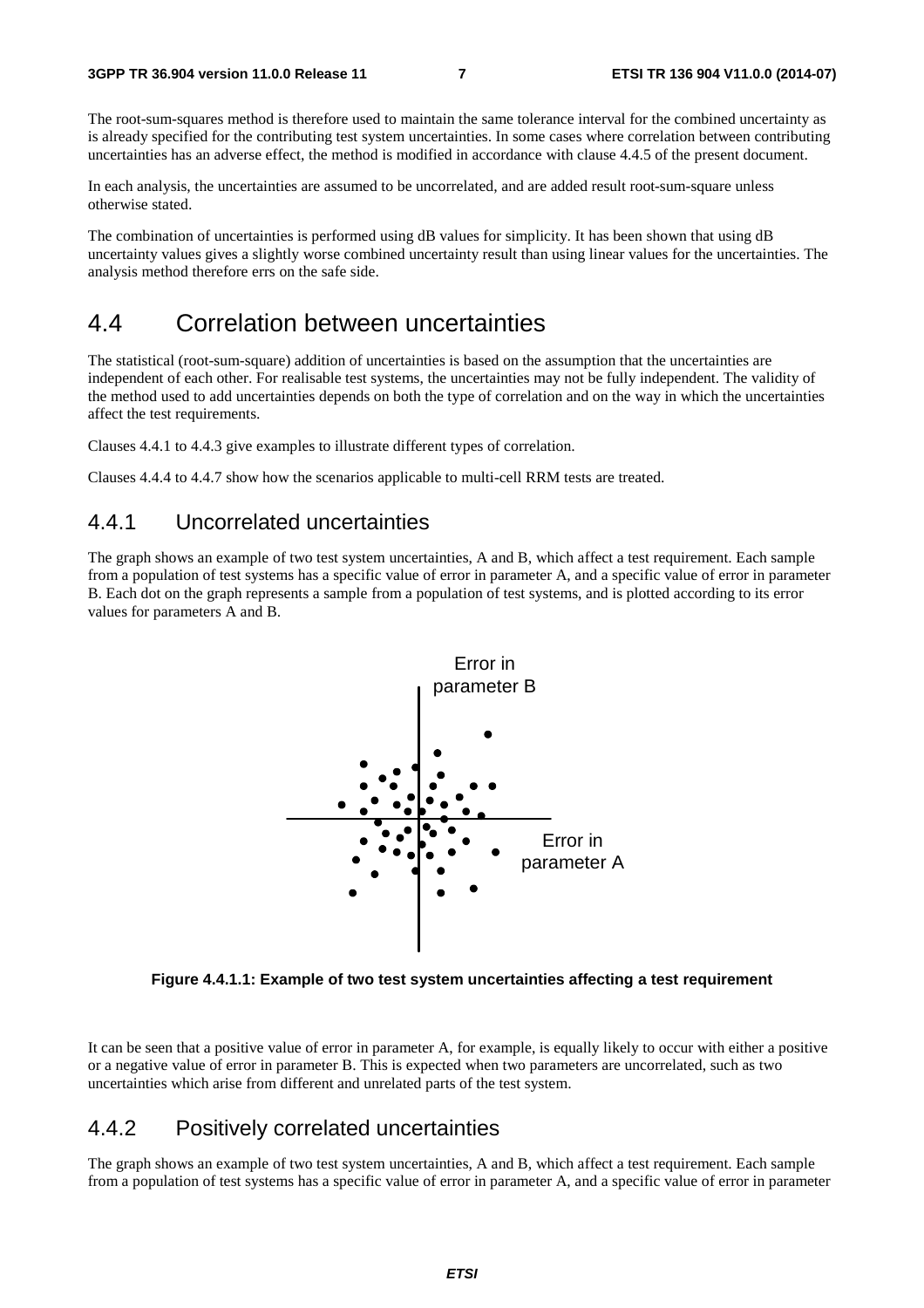B. Each dot on the graph represents a sample from a population of test systems, and is plotted according to its error values for parameters A and B.



**Figure 4.4.2-1: Example of two test system uncertainties affecting a test requirement** 

It can be seen that a positive value of error in parameter A, for example, is more likely to occur with a positive value of error in parameter B and less likely to occur with a negative value of error in parameter B. This can occur when the two uncertainties arise from similar parts of the test system, or when one component of the uncertainty affects both parameters in a similar way.

In an extreme case, if the error in parameter A and the error in parameter B came from the same sources of uncertainty, and no others, the dots would lie on a straight line of slope  $+1$ .

#### 4.4.3 Negatively correlated uncertainties

The graph shows an example of two test system uncertainties, A and B, which affect a test condition. Each sample from a population of test systems has a specific value of error in parameter A, and a specific value of error in parameter B. Each dot on the graph represents a sample from a population of test systems, and is plotted according to its error values for parameters A and B.



**Figure 4.4.3-1: Example of two test system uncertainties affecting a test condition**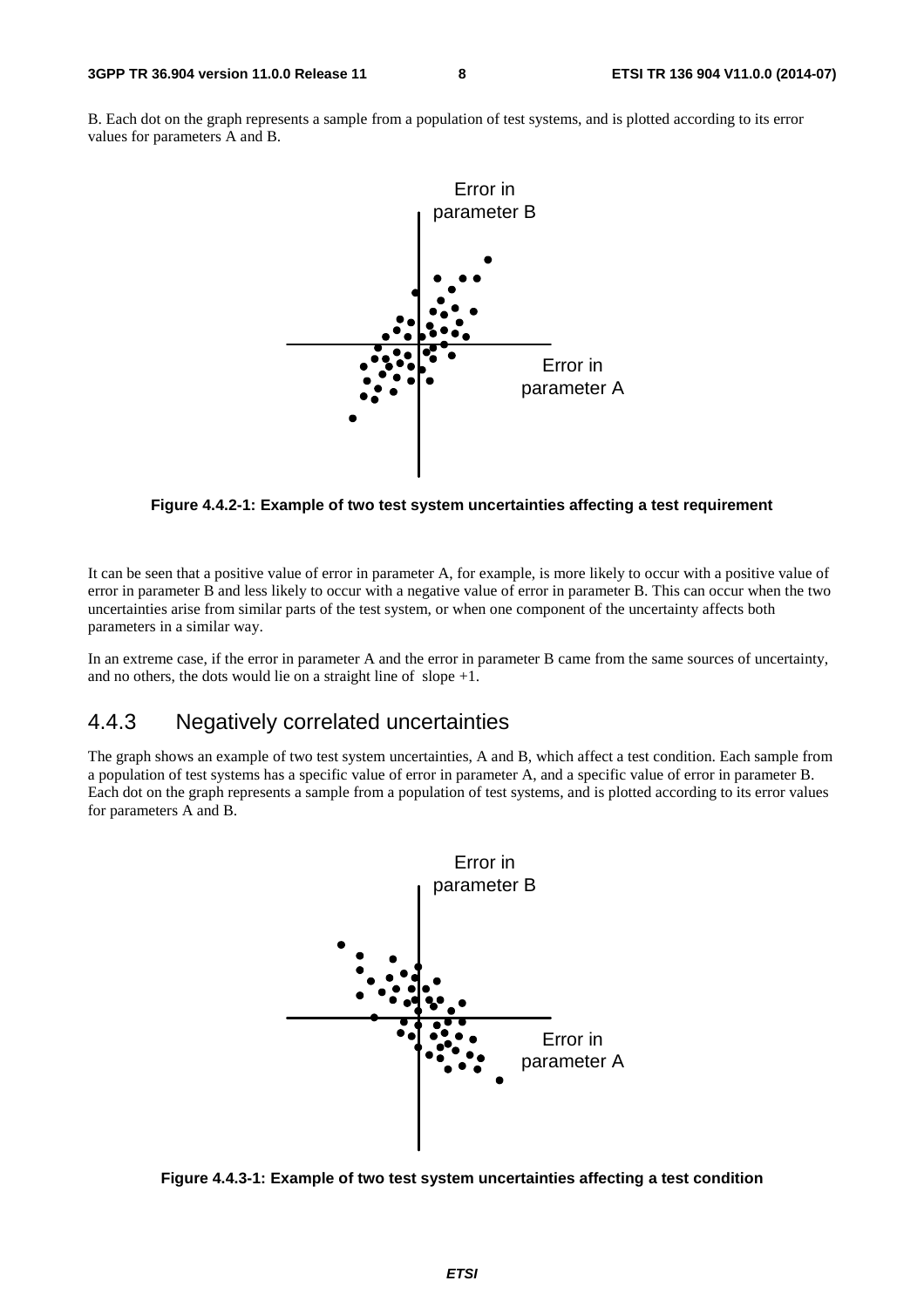It can be seen that a positive value of error in parameter A, for example, is more likely to occur with a negative value of error in parameter B and less likely to occur with a positive value of error in parameter B. This effect can theoretically occur, and is included for completeness, but is unlikely in a practical test system.

#### 4.4.4 Treatment of uncorrelated uncertainties

If two uncertainties are uncorrelated, they are added statistically in the analysis. Provided that each uncertainty is already expressed as an expanded uncertainty with coverage factor 2, the contributing uncertainties are added root-sumsquares to give a combined uncertainty which also has coverage factor 2, and the 95% tolerance interval is maintained.

This is the default assumption.

#### 4.4.5 Treatment of positively correlated uncertainties with adverse effect

If two test system uncertainties are positively correlated, and if they affect the value of a critical parameter in the same direction, the combined effect may be greater than predicted by adding the contributing uncertainties root-sum-squares.

In this scenario the two uncertainties are added worst-case in the analysis. Provided that each uncertainty is already expressed as an expanded uncertainty with coverage factor 2, the combined uncertainty will cover a 95% tolerance interval even when the two contributing uncertainties are fully correlated. If the two contributing uncertainties are less than fully correlated, the combined uncertainty will cover a tolerance interval greater than 95%.

#### 4.4.6 Treatment of positively correlated uncertainties with beneficial effect

If two test system uncertainties are positively correlated, and if they affect the value of a critical parameter in opposite directions, the combined effect will be less than predicted by adding the contributing uncertainties root-sum-squares.

In this scenario the two uncertainties are added statistically in the analysis. Provided that each uncertainty is already expressed as an expanded uncertainty with coverage factor 2, the combined uncertainty will cover a 95% tolerance interval when the two contributing uncertainties are uncorrelated. If the two contributing uncertainties are positively correlated, the combined uncertainty will cover a tolerance interval greater than 95%.

#### 4.4.7 Treatment of negatively correlated uncertainties

Negatively correlated uncertainties are excluded by the assumptions. This has been agreed as an acceptable restriction on practical test systems, as the mechanisms which produce correlation generally arise from similarities between two parts of the test system, and therefore produce positive correlation.

# 5 Grouping of test cases defined in TS 36.521-1

The Test cases are grouped from the viewpoint of efficiently defining the uncertainties and test tolerances. Tests in the same group generally have the same type of uncertainties.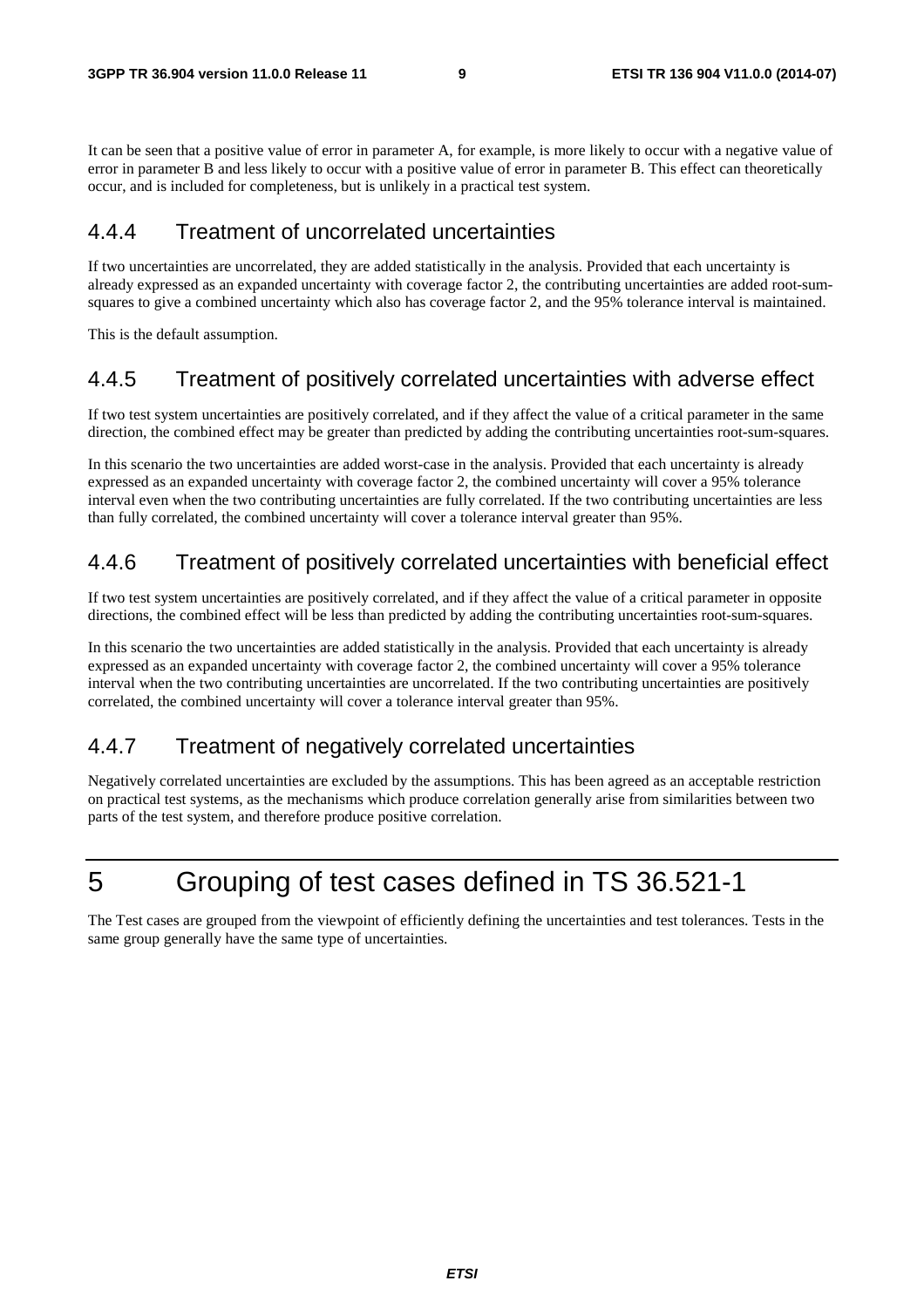| Group               | <b>E-UTRA FDD</b> | <b>E-UTRA TDD</b> | <b>Comments</b>                         |
|---------------------|-------------------|-------------------|-----------------------------------------|
| eICIC demodulation  | 8.2.1.2.3 C.1     | 8.2.2.2.3 C.1     | Two cell eICIC demodulation tests.      |
| tests               | 8.2.1.3.3 C.1     | 8.2.2.3.3 C.1     | Various number of sub-tests.            |
|                     | 8.2.1.3.3 C.2     | 8.2.2.3.3 C.2     | Tests have AWGN or fading conditions.   |
|                     | 8.4.1.2.3 C.1     | 8.4.2.2.3 C.1     |                                         |
|                     | 8.4.1.2.3 C.2     | 8.4.2.2.3 C.2     |                                         |
|                     | 8.5.1.2.3 C.1     | 8.5.2.2.3 C.1     |                                         |
| Enhanced            | 8.2.1.2.4         | 8.2.2.2.4         | Two or three cell enhanced performance  |
| performance         | 8.2.1.4.3         | 8.2.2.4.3         | requirement Type A demodulation tests.  |
| requirement Type A  | 8.3.1.1.3         | 8.3.2.1.4         | Various number of sub-tests.            |
| demodulation tests  |                   |                   | Tests have fading conditions.           |
| Enhanced            | 9.3.5.1.1         | 9.3.5.1.2         | Two cell enhanced performance           |
| performance         | 9.3.5.2.1         | 9.3.5.2.2         | requirement Type A CSI reporting tests. |
| requirement Type A  |                   |                   | Various number of sub-tests.            |
| CSI reporting tests |                   |                   | Serving cell has fading condition while |
|                     |                   |                   | interfering cell have static condition. |
| felCIC demodulation | 8.2.1.2.3 E.1     | 8.2.2.2.3 E.1     | Three cell felCIC demodulation tests.   |
| tests               | 8.2.1.3.3 E.1     | 8.2.2.3.3 E.1     | Various number of sub-tests.            |
|                     | 8.2.1.4.1 E.1     | 8.2.2.4.1 E.1     | Tests have AWGN or fading conditions.   |
|                     | 8.4.1.2.3 E.1     | 8.4.2.2.3 E.1     |                                         |
|                     | 8.4.1.2.3 E.2     | 8.4.2.2.3 E.2     |                                         |

**Table 5-1: Test case groups for test tolerance analysis** 

# 6 Determination of Test System Uncertainties

#### 6.1 General

The uncertainty of a test system when making measurements reduces the ability of the test system to distinguish between conformant and non-conformant test subjects. The aim is therefore to minimise uncertainty, subject to a number of practical constraints:

- a) A vendor"s test system should be reproducible in the required quantities.
- b) A choice of test systems should be available from different vendors.
- c) The uncertainties should allow reasonable freedom of test system implementation
- d) The test system can be run automatically
- e) The test system may include several radio access technologies
- f) It should be possible to maintain calibration of deployed test systems over reasonable spans of time and environmental conditions

In practice therefore within 3GPP the acceptable uncertainty of the test system is the smallest value that can be agreed between the test system vendors represented, consistent with the above constraints. The uncertainty will not therefore be as low as could be achieved, for example, by a national standards laboratory.

### 6.2 Uncertainty figures

The actual figures for the acceptable uncertainty of a test system are defined in Annex F of 36.521-1 [2]. To avoid maintenance issues with figures in separate specifications, the uncertainties are not formally defined within the present document.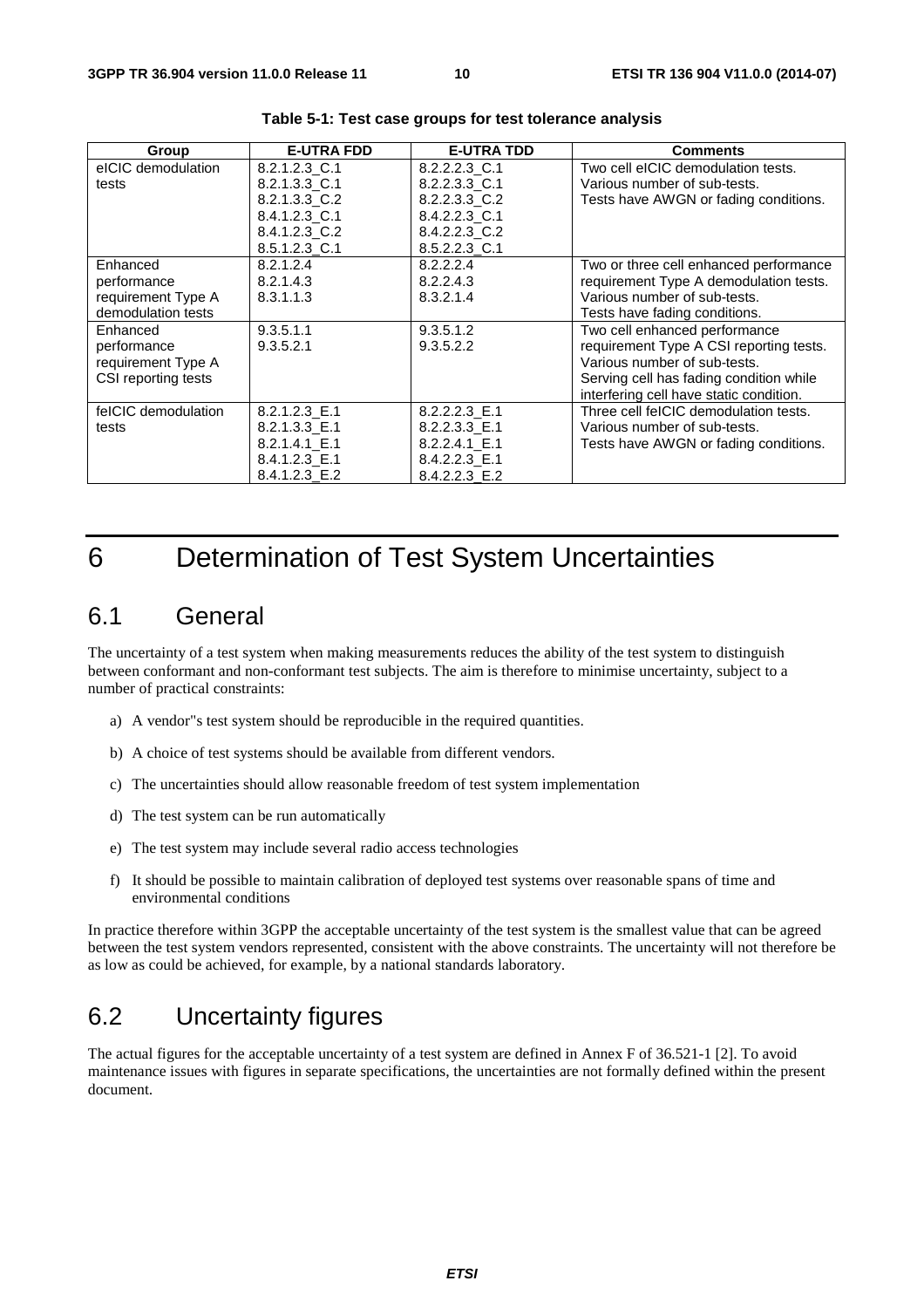# 7 Determination of Test Tolerances

### 7.1 General

The general principles given in the present document are applied to each test case, according to the applicable uncertainties and requirements to obtain a correct verdict.

The test cases which have been analysed to determine Test Tolerances are included the present document as .zip files. The name of the zip file indicates the test cases covered.

Annex A gives the rationale for their inclusion.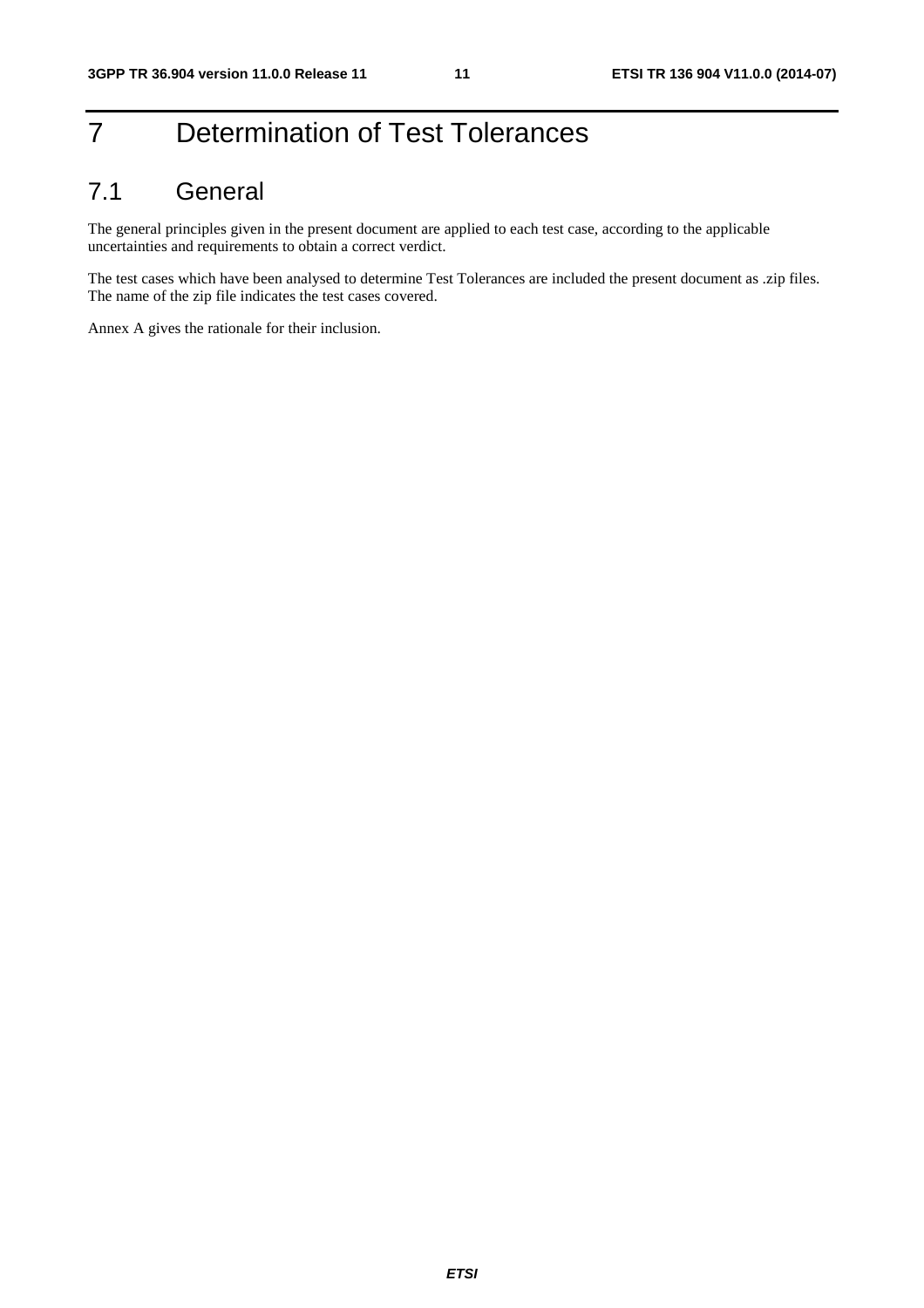# Annex A: Derivation documents

The documents (and spreadsheets where applicable) used to derive the test tolerances for each test case are included in the present document as zip files.

The aim is to provide a reference to completed test cases, so that test tolerances for similar test cases can be derived on a common basis. The information on test case grouping in section 5 can be used to identify similarities.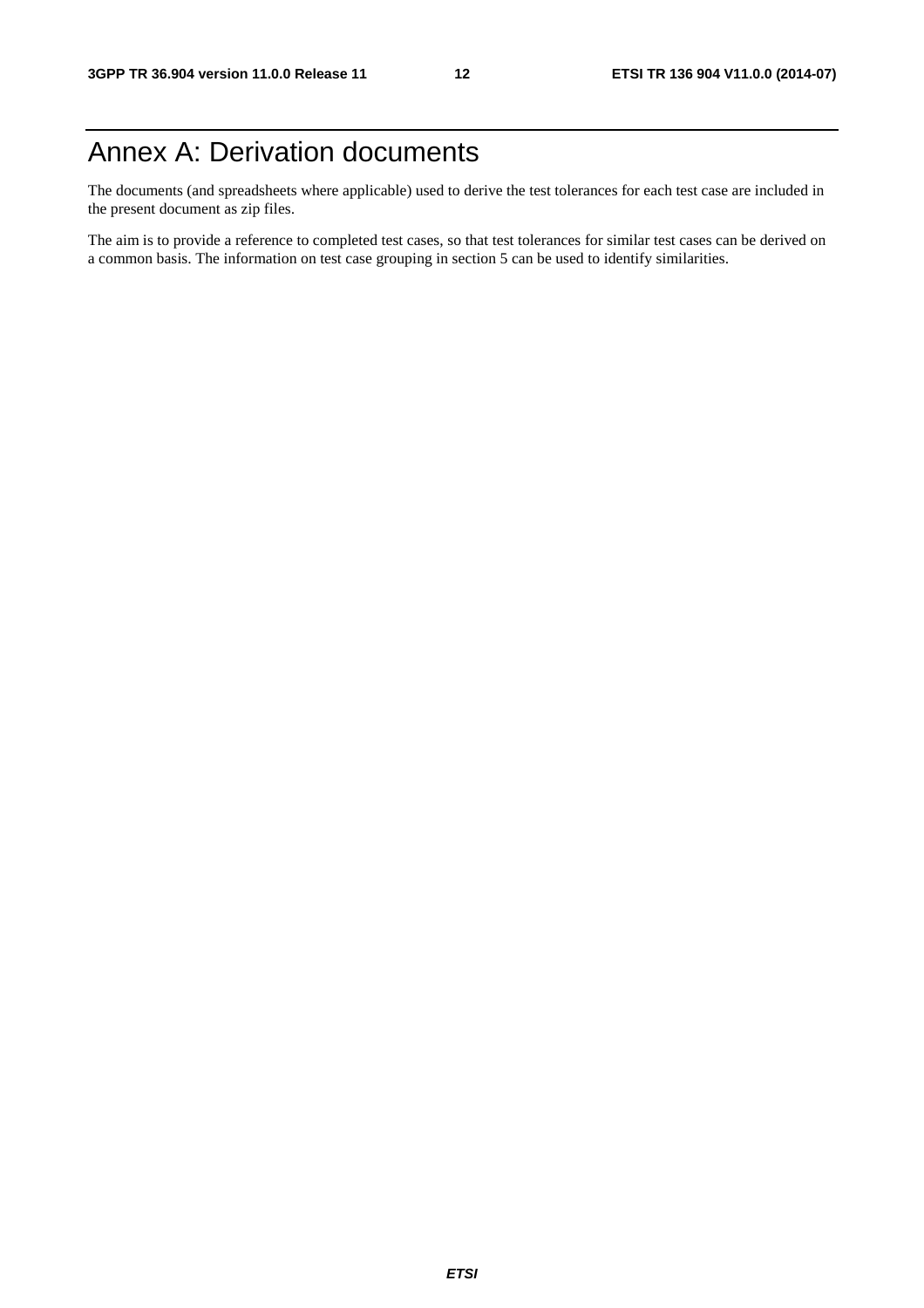# Annex B: Change History

| <b>Date</b> | TSG #          | <b>TSG Doc.</b> | <b>CR</b> | R         | <b>Subject/Comment</b>                                                                       |       | <b>New</b> |
|-------------|----------------|-----------------|-----------|-----------|----------------------------------------------------------------------------------------------|-------|------------|
|             |                |                 |           | <b>ev</b> |                                                                                              |       |            |
| 2014-04     | RAN5#63        | R5-142065       |           |           | TR 36.904 Skeleton proposed for RAN5#63                                                      |       | 0.0.1      |
| 2014-05     | <b>RAN5#63</b> | R5-142066       |           |           | TR 36.904 update proposed including all technically endorsed 0.0.1<br>TT analyses on RAN5#63 |       | 0.0.2      |
| 2014-05     | <b>RAN#64</b>  | RP-140610       |           |           | TR 36.904 presented as 2.0.0 for approval at RAN#64                                          | 0.0.2 | 2.0.0      |
| 2014-06     | <b>RAN#64</b>  |                 |           |           | Upgraded to v11.0.0 with no change                                                           | 2.0.0 | 11.0.0     |